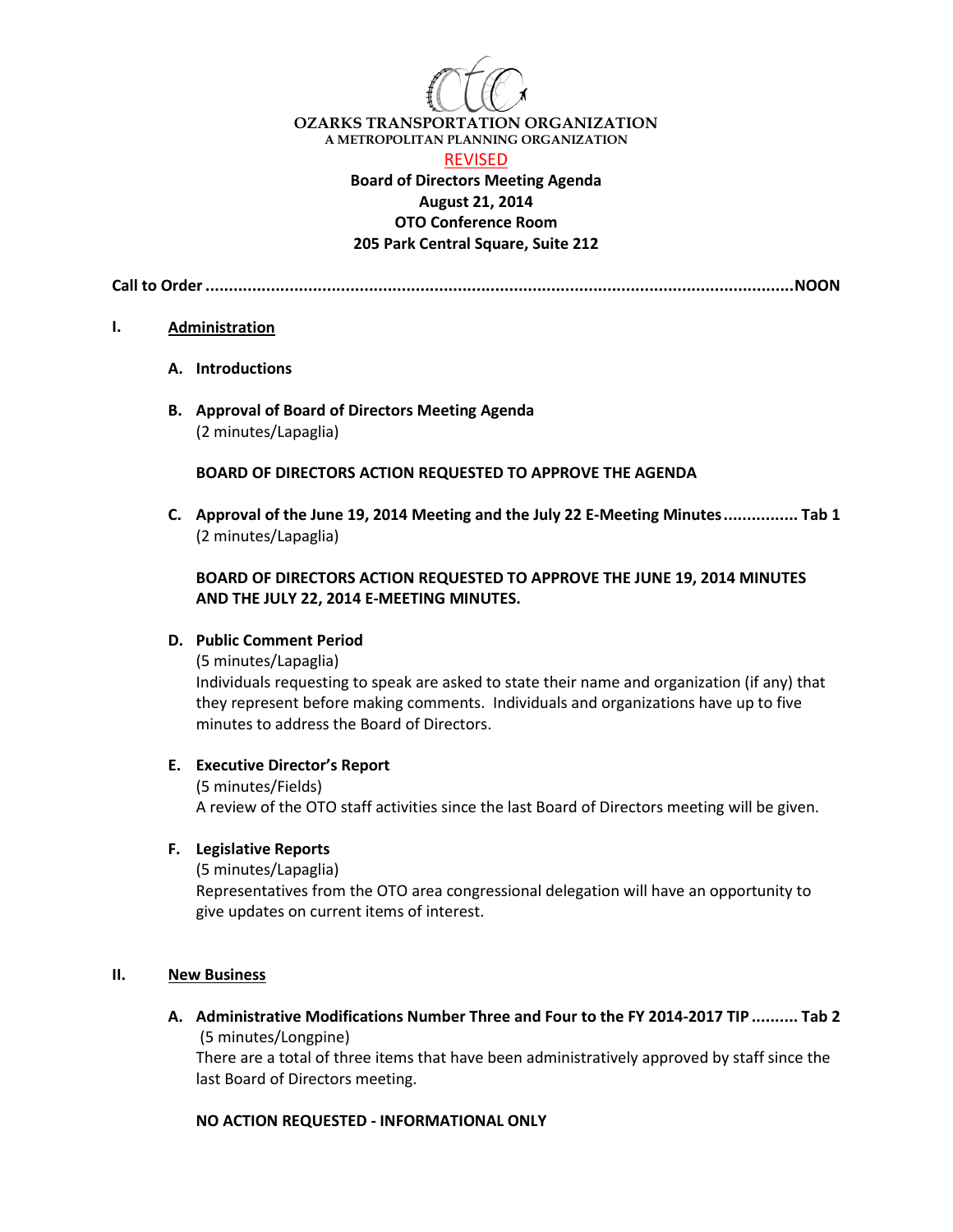**B. Draft FY 2015-2018 Transportation Improvement Program ....................................... Tab 3** (15 minutes/Longpine) The Draft FY 2015-2018 Transportation Improvement Program (TIP) is available in electronic format for member review. **BOARD OF DIRECTORS ACTION REQUESTED TO APPROVE THE FY 2015-2018. C. Transportation Alternatives Program Application ...................................................... Tab 4** (10 minutes/Longpine) A draft of the FY 2014 and FY 2015 Transportation Alternative Program Funding Application is included for review and recommendation. If approved, applications will be due in December. **BOARD OF DIRECTORS ACTION REQUESTED TO APPROVE THE FY 2014 AND FY 2015 TRANSPORTATION ALTERNATIVE PROGRAM FUNDING APPLICATION. D. OTO Growth Trends Report....................................................................................... Tab 5** (5 minutes/Owens) Staff will present highlights of the OTO Growth Trends Report. **NO ACTION REQUIRED – INFORMATIONAL ONLY E. Performance Measures Report.................................................................................. Tab 6** (5 minutes/Longpine) The second OTO Performance Measures Report is included for your review. **NO ACTION REQUIRED – INFORMATIONAL ONLY F. FY 2014-2015 UPWP Amendment One....................................................................... Tab 7** (5 minutes/Parks) An amendment to the UPWP is requested in order to allow for payment to complete the Travel Demand Model. The model was scheduled to be completed during the last fiscal year, however will now be completed in the next few months. **BOARD OF DIRECTORS ACTION REQUESTED TO APPROVE AMENDMENT ONE TO THE FY 2014-2015 UNIFIED PLANNING WORK PROGRAM. G. Year-End Financial Statements 2013-2014 Budget Year.............................................. Tab 8** (5 minutes/Krischke) OTO Board Treasurer, Jim Krischke, will present the year-end financial report.

# **BOARD OF DIRECTORS ACTION REQUESTED TO ACCEPT THE FY 2013-2014 YEAR-END FINANCIAL REPORT.**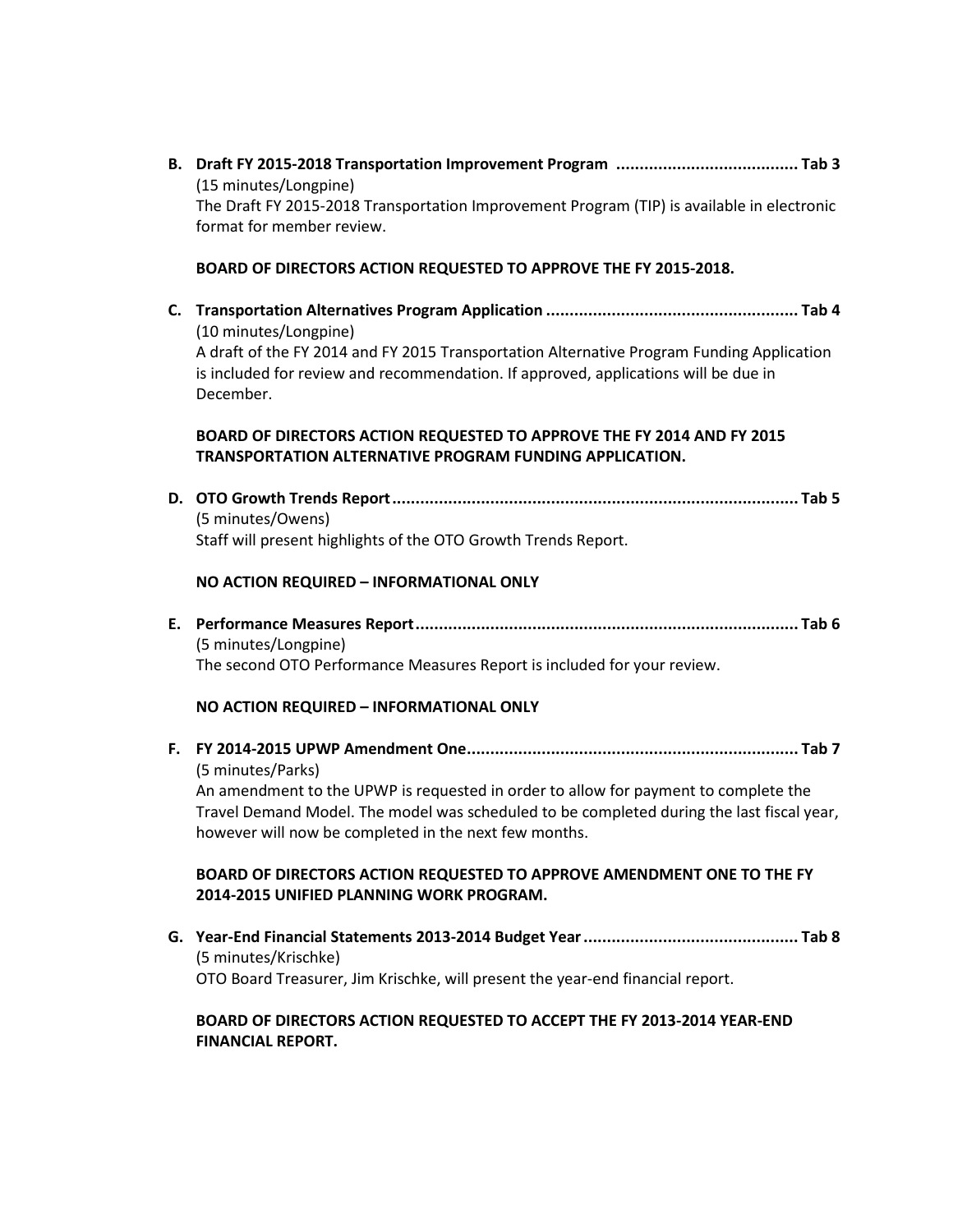**H. Sunshine Law Policy.................................................................................................. Tab 9**  (5 minutes/Parks) A Draft Sunshine Law Policy is included for review and recommendation. A policy is needed to comply with the Missouri Sunshine Law.

## **BOARD OF DIRECTORS ACTION REQUESTED TO APPROVE THE OTO SUNSHINE LAW POLICY.**

**I. Planning Process Certification ................................................................................. Tab 10** (5 minutes/Longpine) MPOs must certify annually to USDOT that the planning process is compliant with applicable regulations.

## **BOARD OF DIRECTORS ACTION REQUESTED TO CERTIFY THAT OTO HAS COMPLIED WITH THE REQUIRED FEDERAL TRANSPORTATION PLANNING PROCESS.**

## **III. Other Business**

**A. Board of Directors Member Announcements**

(5 minutes/Board of Directors Members) Members are encouraged to announce transportation events being scheduled that may be of interest to OTO Board of Directors members.

- **B. Transportation Issues For Board of Directors Member Review** (5 minutes/Board of Directors Members) Members are encouraged to raise transportation issues or concerns that they have for future agenda items or later in-depth discussion by the OTO Board of Directors.
- **C. Articles for Board of Directors Member Information ................................................ Tab 10** (Articles attached)
- **IV. Adjourn open meeting and call to order closed meeting.** A motion is requested to adjourn the open meeting and call the closed meeting to order.

Anyone not considered a voting member or appointed alternate is requested to leave.

## **V. Closed Meeting**

## **(20 minutes/Board of Directors Members)**

Pursuant to RSMo 610.021(13), closed meetings are permitted for individually identifiable personnel records, performance ratings or records pertaining to employees or applicants for employment.

Information pertaining to the closed meeting has been sent under separate cover.

**VI. Adjourn.** A motion is requested to adjourn the meeting. Targeted for **1:45 P.M.** The next Board of Directors regular meeting is scheduled for Thursday, October 16, 2014 at 12:00 P.M. in OTO Offices at 205 Park Central East, Suite 212.

**Attachments**